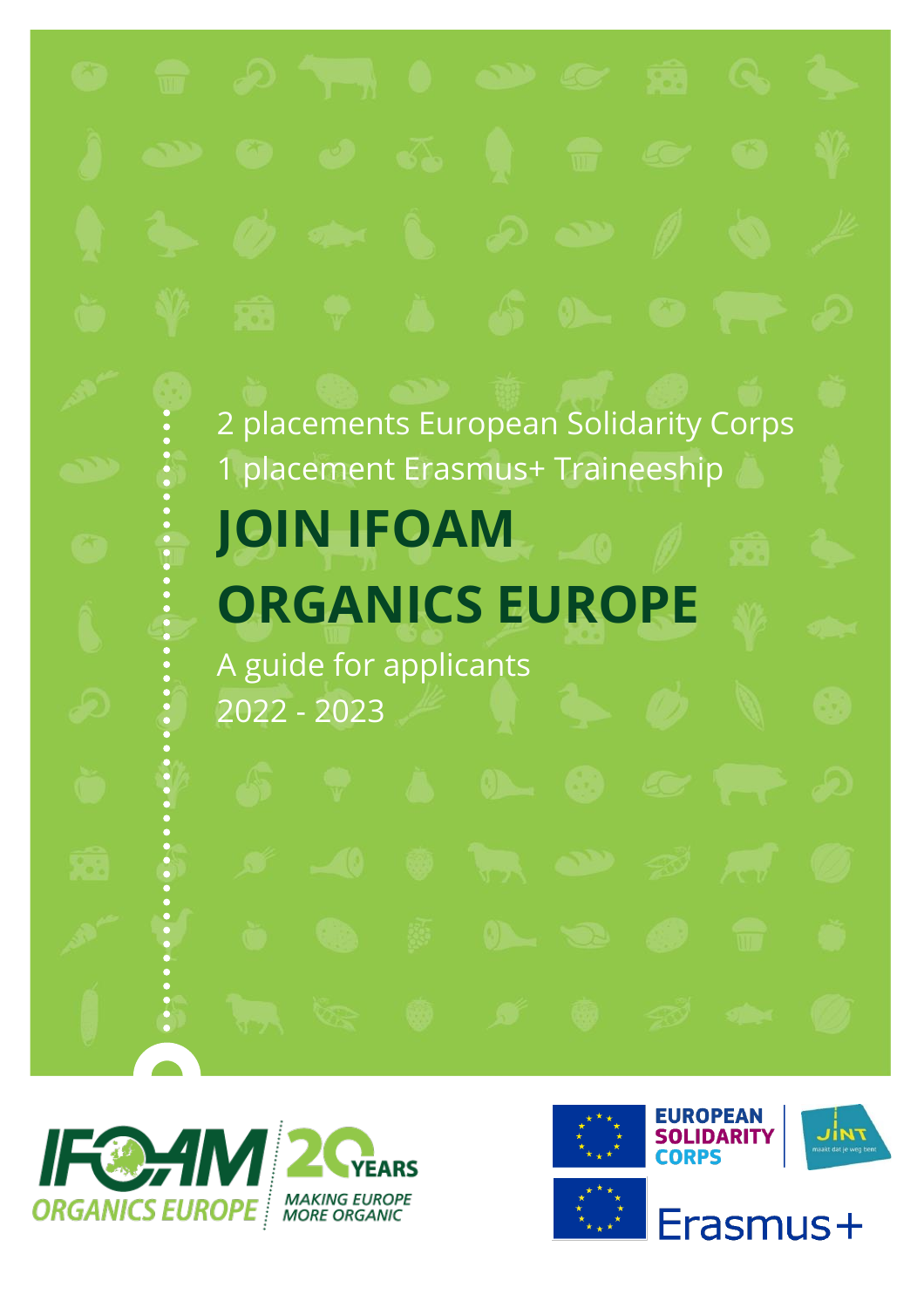# **Table of contents**

| 1                |  |
|------------------|--|
| 1.1              |  |
| 1.2 <sub>2</sub> |  |
| $\mathbf{2}$     |  |
| 2.1              |  |
| 2.2              |  |
| 2.3              |  |
| 2.4              |  |
| 2.5              |  |
| 2.6              |  |
| 2.7              |  |
| 3                |  |
| 3.1              |  |
| 3.2              |  |
| 3.3              |  |
| 3.4              |  |
| 3.5              |  |
| 3.6              |  |
| 4                |  |

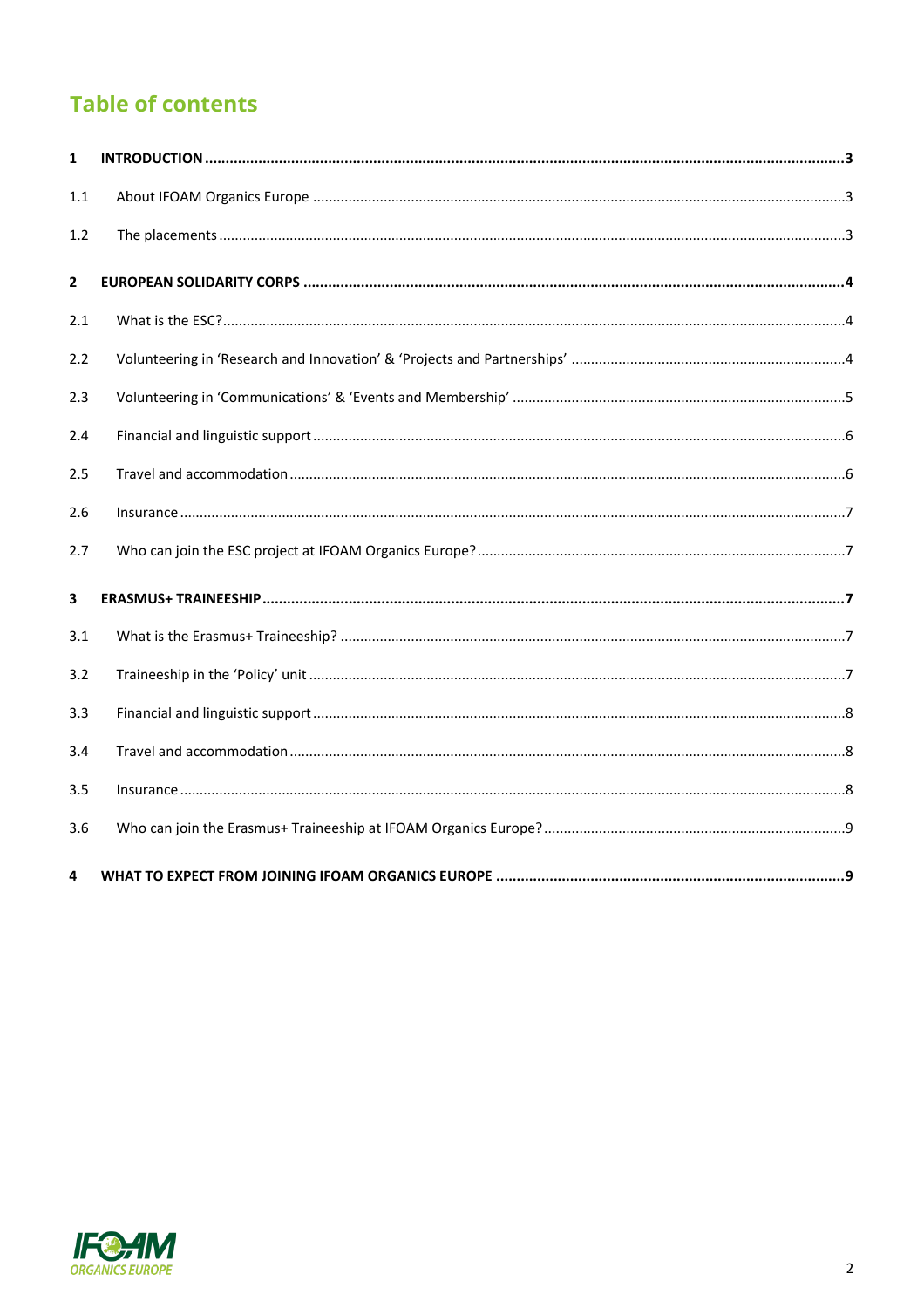# <span id="page-2-0"></span>**1 Introduction**

### <span id="page-2-1"></span>**1.1 About IFOAM Organics Europe**



IFOAM Organics Europe, the EU Group of the International Federation of Organic Agriculture Movements is a non-profit organisation based in Brussels representing almost 200 member organisations from the entire European organic sector. Our members come from 34 different countries and span the entire organic food chain and beyond: from farmers and processors, retailers, certifiers, consultants, traders and researchers to environmental and consumer advocacy groups. Additionally, we built up strategic alliances with numerous diverse environmental and social NGOs. With this network, we fight for the adoption of ecologically, socially and economically sound farming systems in Europe and the world and are embedded within the IFOAM – Organics International movement with 800 affiliates in more than 100 countries.

We believe that only holistic farming models based on the four main principles of organic agriculture – health, ecology, fairness, and care – can cope with existing threats like climate change or soil and water pollution and will lead to more resilient and sustainable farming systems. Our aim is to encourage and disseminate knowledge, principles and practices about organic agriculture that can bridge language and cultural barriers, to IFOAM Organics Europe affiliates, to public authorities and to society. The work of IFOAM Organics Europe mainly focuses on building the capacity and representing the interests of its members in the EU policy making process and making sure that organic farming is considered a sustainable food production system as it can provide healthy food and at the same time be a solution for environmental and societal challenges due to climate change mitigation and adaptation. In short, IFOAM Organics Europe is striving to make Europe greener and more resilient and sustainable – more organic!

Further information on IFOAM Organics Europe can be found on [www.organicseurope.bio.](https://www.organicseurope.bio/about-us/organics-europe/)

### <span id="page-2-2"></span>**1.2 The placements**

This year, there are three placements available within different units at IFOAM Organics Europe between **September 2022 and July 2023**. The duration will be 11 months and you are expected to commit to the project for **35 hours per week** (7 hours a day) from Monday to Friday. The weekend is free, and you will be entitled to **two days of holidays per month worked** (22 days of holidays in total for the 11 months, plus one week off during Christmas and days off during Belgian public holidays when the office is closed). Flexible conditions are applied for homeworking. Due to COVID-19, the plan is adapting to the changing health situation and the office rules follow the Belgian government recommendations. At the time of the publication of the call (June 2022), each person is allowed to work from the office at least 2 times/week.

You will be assigned to a specific unit for the duration of your stay, however there is the possibility to be involved in some tasks from other units if agreed with supervisors. This will allow you learn about a wider range of IFOAM Organics Europe's work.

Two placements will take place under the European Solidarity Corps (ESC):

- Volunteering in the 'Communications' & 'Events and Membership' units
- Volunteering in 'Research and Innovation' & 'Projects and Partnerships' units

"Volunteering at IFOAM Organics Europe is a truly rewarding experience, both on a professional and personal level. Get to know this vibrant city of Brussels, meet inspiring people, drink beers (a lot!), learn more about organic agriculture and EU legislation and develop a wide range of skills! Knowledge and friendships are awaiting!"

Bérénice Cau, from France Volunteer in the Projects & Fundraising Unit 2019-2020

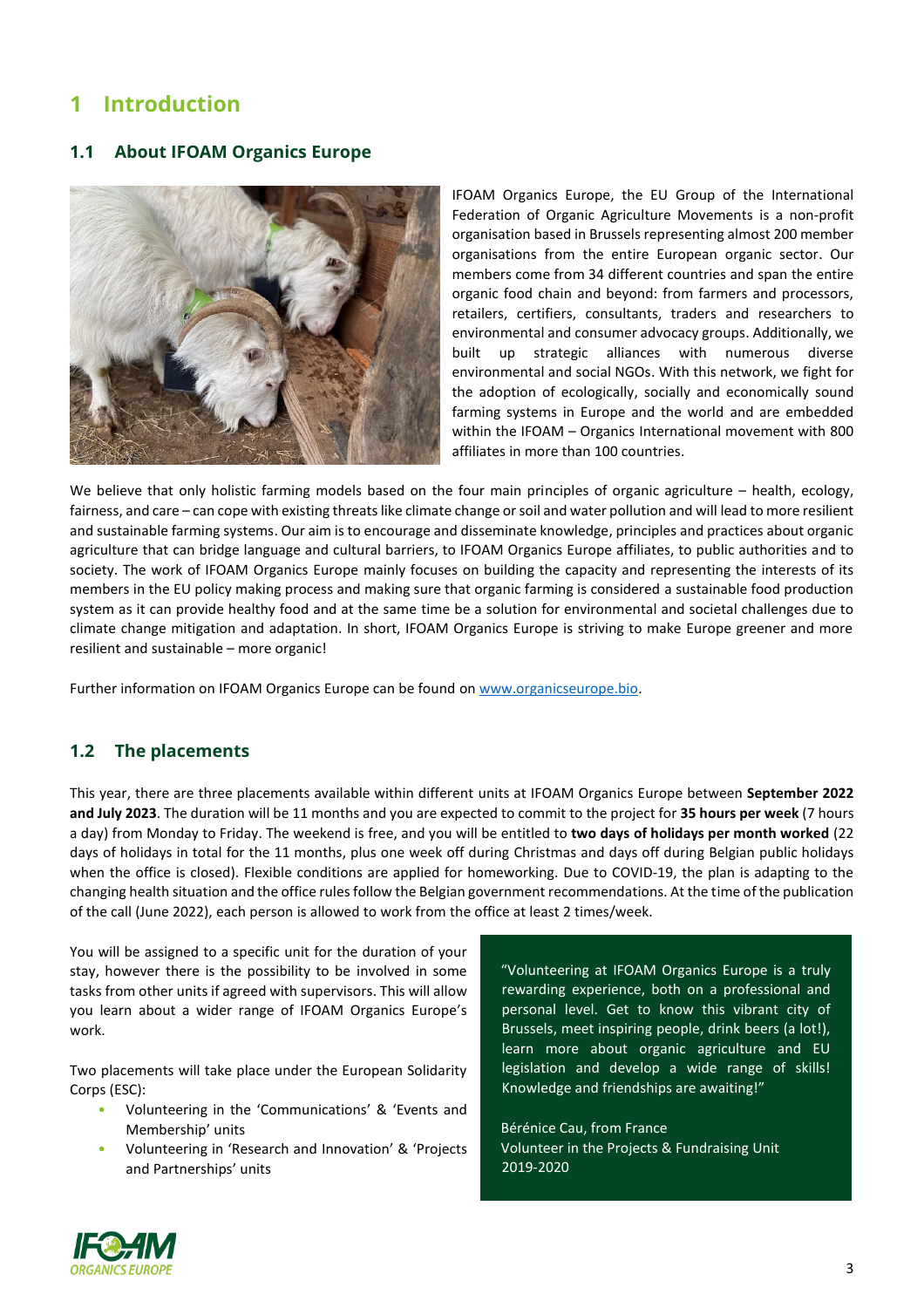One placement will take place under the Erasmus+ Traineeship program:

• Traineeship in the 'Policy' unit

Depending on which position you apply for, different requirements and procedures need to be followed that will be explained in the following sections. Relevant experience for your placement is welcome, but not needed as long as you are willing to learn.

IFOAM Organics Europe welcomes volunteers and trainees from all backgrounds regardless of gender, cultural, ethnic background, or religion. We open our doors to open-minded and strongly motivated young individuals. As our organisation is an umbrella organisation, we enjoy welcoming volunteers and trainees from diverse cultures as it helps to enrich our community and understand the challenges and opportunities for organic on a wider scale.

# <span id="page-3-0"></span>**2 European Solidarity Corps**

### <span id="page-3-1"></span>**2.1 What is the ESC?**

The European Solidarity Corps (ESC) provides young people residing in Europe with the unique chance to express their personal commitment through a full-time voluntary activity in a foreign country for a period of up to 1 year. Young volunteers can develop new skills and, therefore, improve their personal, educational, and professional development.

More information about ESC is available on th[e ESC website.](https://europa.eu/youth/solidarity_en)

To make this project possible we cooperate with the Flemish National Agency Jint. Jint will provide on-arrival and mid-term trainings where all other volunteers doing their ESC placement in Belgium can meet and are introduced in more detail to the ESC programme while spending several days together outside of Brussels. Furthermore, they will assist you and IFOAM Organics Europe if any issues arise.

Your learning experience will be monitored and evaluated with the help of a mentor and will result in the YouthPass that each volunteer will receive upon completion of their placement at IFOAM Organics Europe (more information about the YouthPass can be found [here\)](https://www.youthpass.eu/en/).).

### <span id="page-3-2"></span>**2.2 Volunteering in 'Research and Innovation' & 'Projects and Partnerships'**

In this placement you will volunteer in two different units of IFOAM Organics Europe. One is the Research and Innovation unit. It has two main areas of work: TP Organics and Organic Farm Knowledge. [TP Organics](https://tporganics.eu/) provides advice on EU R&I policies, in particular Horizon Europe and the European Innovation Partnership for agriculture (EIP-AGRI), so that the research needs and priorities of the organic and agroecological sector are taken up. [Organic Farm Knowledge](https://organic-farmknowledge.org/) is an online platform, which provides access to a wide range of tools and resources about organic farming. It was set up by IFOAM Organics Europe and partners to disseminate the outcomes of research projects.

You will be engaged in the following tasks:

- TP Organics:
	- Contribute to the organisation of Organic Innovation Days (Oct 2022) and BIOFACH Science Day (Feb 2023).
	- Communicate with members and supporters of TP Organics.
	- Update contact database of TP Organics.
	- Collect donations.
- Organic Farm Knowledge:
	- Contribute to applications for foundations and agencies (concept development, writing of the applications).
	- Arrange and follow-up on meetings of the Executive and Editorial Board.

Next to Research and Innovation, you will also join the Projects and Partnerships unit, which primarily works on getting funding and ensuring smooth execution of projects and partnerships. It identifies funding opportunities, builds relationships

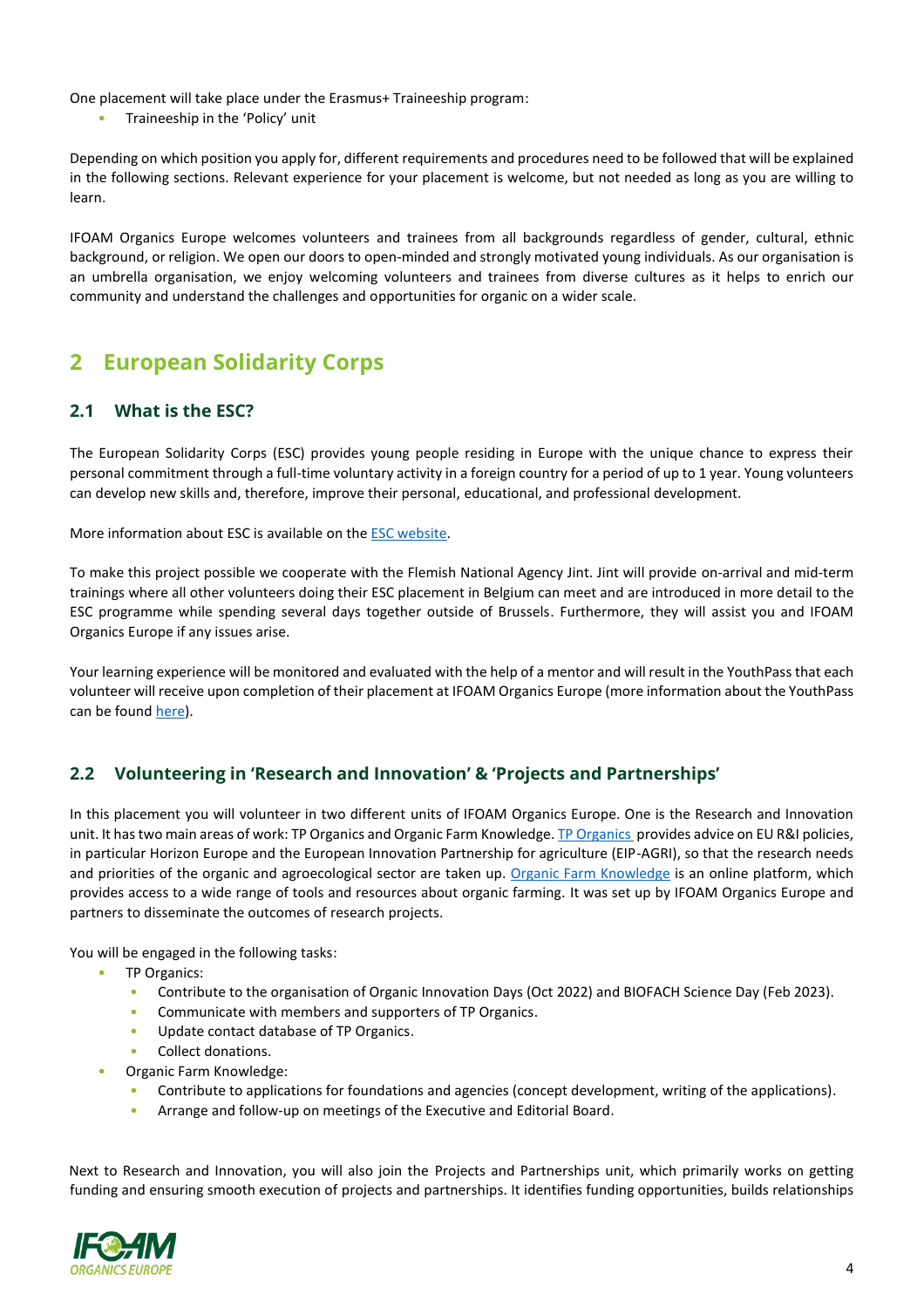with stakeholders on various topics across sustainable food production and consumption, and it develops proposals for funding to private foundations, businesses, and the EU Commission (mainly CINEA, DG Education and Culture). The unit plays a key role in the strategic development of IFOAM Organics Europe, helping the organisation in analysing and understanding the impacts and outcomes linked with programs and projects.

The tasks in Projects and Partnerships include:

- Grant management coordinate grant management processes:
	- EU LIFE grant technical report: oversee planning, prepare templates, collect inputs from colleagues, and compiling the final report.
	- Support in the coordination of the European Solidarity Corps projects: reporting, ESC recruitment process, follow-up with former volunteers.
	- Support in coordination of other projects granted by foundations.
- Fundraising contribute to the execution of the fundraising strategic plan:
	- Identify funding opportunities from foundations and sponsors, maintaining and improving databases for sponsors and foundations.
	- Support development and writing project proposals: carry out background research, develop project log frames and theory of change, and design monitoring plans.
	- Participate in sponsors' acquisition (phone, email).
	- Draft communication materials for sponsors and foundations.
- Partnerships contribute to implementation of the sponsorship and partnership commitment plans:
	- Draft sponsorship agreements.
	- Support the overview of main sponsorship commitments & ensure their fulfilment (communication material, logos, invoices).
	- Liaising with sponsors for communication material if needed.

During the ESC period, you will develop the following skills and knowledge:

- Writing project proposals to different target groups, including the European Commission, foundations and businesses.
- Working knowledge about project management approaches, processes and their optimisation.
- Understanding of the key sustainability topics (environmental, health, carbon management, etc.) and how they link to business values.
- Problem-solving skills
- Organisation skills, including prioritisation and time management
- Networking and presentation skills
- Coordinating and managing relations with partners.
- Analytical thinking
- Fundraising skills

### <span id="page-4-0"></span>**2.3 Volunteering in 'Communications' & 'Events and Membership'**

Our second volunteering position will immerse you into the work of our 'Communications' and 'Events and Membership' units. These teams often work together to ensure IFOAM Organics Europe's visibility towards its members, the organic movement, other stakeholders and at organic events.

IFOAM Organics Europe's Communications unit is responsible for IFOAM Organics Europe's external communication, including traditional channels, such as our website, newsletters, mailings and printed publications, as well new media, such as social media, infographics, GIFs, videos, and online publications.

You will have the following tasks:

- Content support:
	- Leading on the production of [IFOAM Organics Europe newsletter:](https://www.organicseurope.bio/newsletter/) from planning to collecting articles & liaising with colleagues and sending it out.
	- Producing content: for IFOAM Organics Europe's website, newsletter and [initiatives that are making Europe](https://euorganic2030.bio/)  [more organic.](https://euorganic2030.bio/)

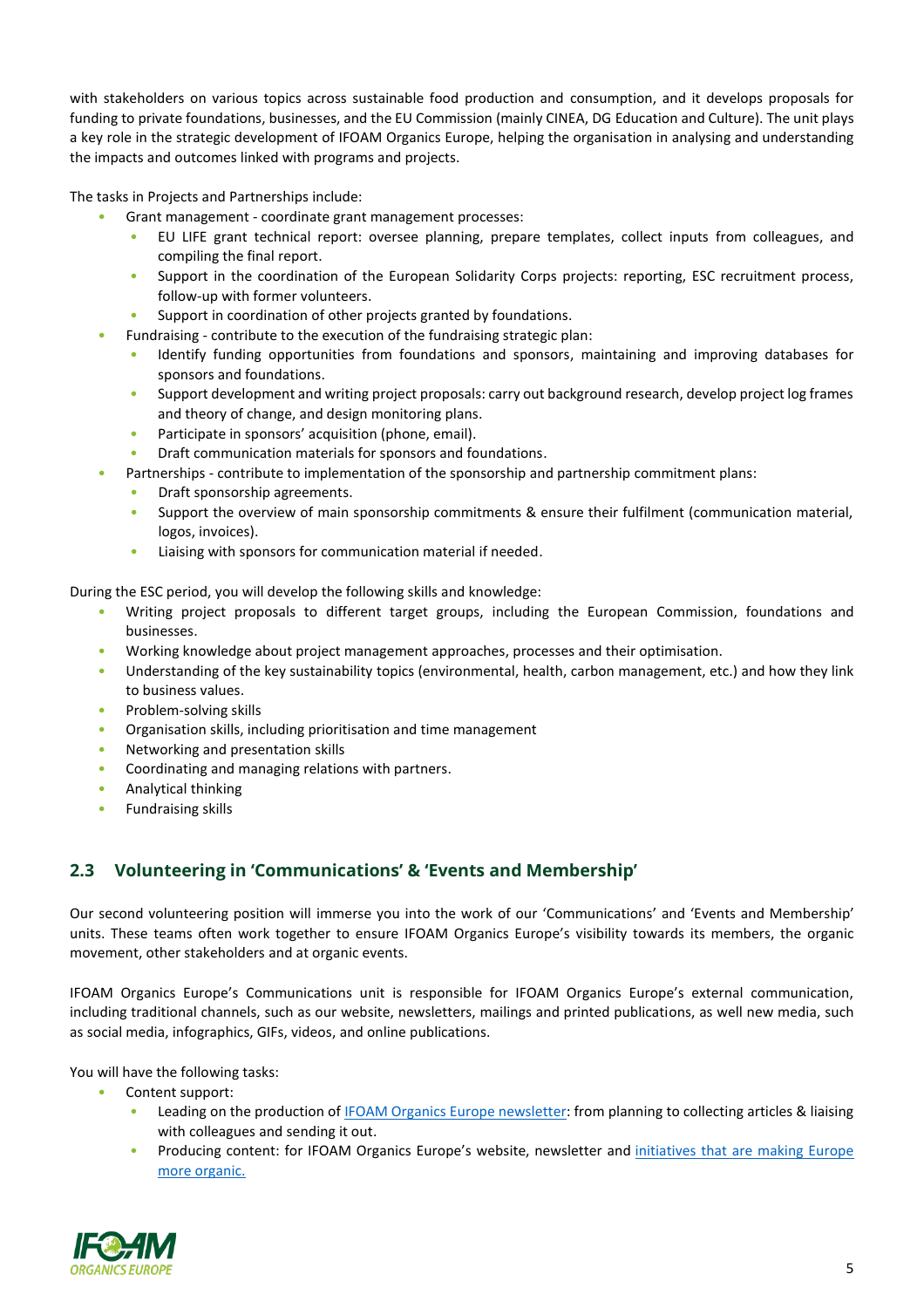- Updating and maintaining IFOAM Organics Europe websites: adding information, and ensuring all content is up to date.
- Supporting our social media presence: monitoring, drafting content, scheduling, and reporting.
- Database and SharePoint support:
	- Responsible for sending mailings from our database (CiviCRM) and helping keep it up to date.
	- Supporting maintenance and development of our SharePoint environment (intranet, extranet and IT WIKI).
- Other tasks:
	- Managing the integrated mailing planning and the calendar with upcoming communication.
	- Tracking our media presence.
	- Assisting with basic designs: creating visual materials for IFOAM Organics Europe's online presence.
	- Providing secretarial support: first point of contact for shared inboxes, reporting, lending your eye for detail to various (online and printed) publications/infographics, populating our digital publications.

Next to the Communications unit you will also support the Events and Membership unit. This unit is dealing with the organisation of IFOAM Organics Europe events (such as the Organic Food Conference or the European Organic Congress) and is also responsible for membership coordination and internal communication (with IFOAM Organics Europe members and internal structures such as the Council).

Your tasks will include:

- Events:
	- Assisting with logistics of events (researching and setting up bookings of venues, hotels and travel for speakers and participants, digital events set up).
	- Implementing events communication activities (including website and mailings management).
	- Developing and setting up the programme of events (speaker invitations and speakers' guidelines).
- Membership:
	- Updating information about IFOAM Organics Europe Members and governing structures on the website and internal databases.
	- Assisting in the preparation of events and meetings involving IFOAM Organics Europe Members and governing structures.

During the ESC period, you will develop the following skills and knowledge:

- Learn the processes of event coordination & backend of the physical & digital events management.
- Learn how to communicate to different sector representatives, people involved in events & membership.
- (Further) developed your communication, people, and technical skills.
- Learn about (digital) editorial processes and be able to fit these into the bigger picture.
- Lay a solid basis for a wide variety of future jobs. Some of our past volunteers are now working in marketing, research, or database development.

### <span id="page-5-0"></span>**2.4 Financial and linguistic support**

All essential costs related to your volunteering placement are covered. You will be provided with accommodation, insurance, a local public transportation pass, reimbursement of your travel to and from Brussels, and on top of that financial support of 550 EUR per month for food and other living expenses. Furthermore, you will receive access to the Erasmus+ Online Linguistic Support (OLS) to help with learning languages such as French or Dutch.

### <span id="page-5-1"></span>**2.5 Travel and accommodation**

Travel costs associated with coming to Brussels from the country of origin and then returning after the project end are covered by the project (distance-based calculation realised by the European Commission). While you are in Brussels, you will receive a public transportation pass to give you access to all busses, trams and the metro in the city.

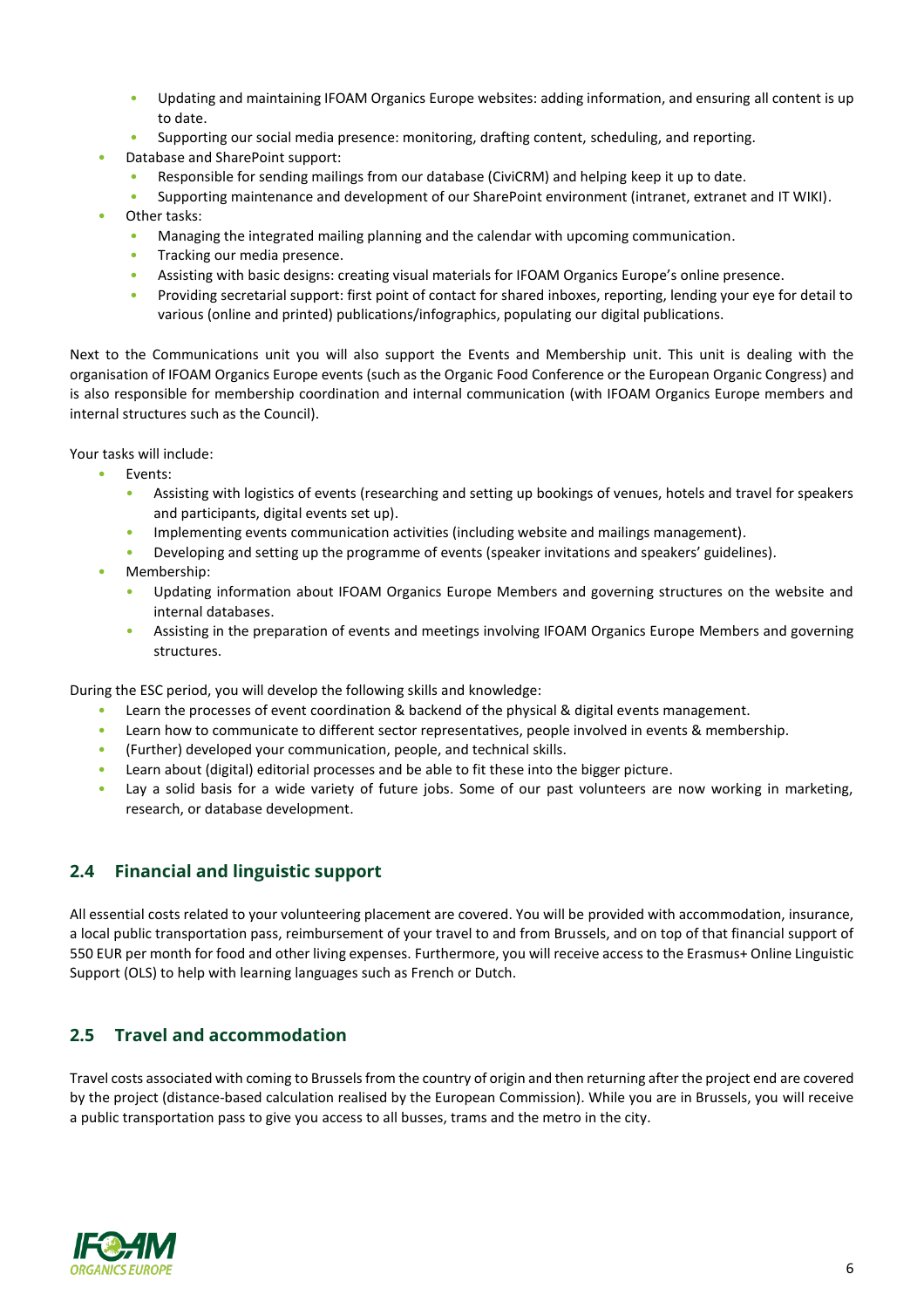The accommodation for all volunteers is arranged by IFOAM Organics Europe. Each volunteer will have their own room in a shared house (with other volunteers and/or other young people) with a shared kitchen and bathroom, located about 20-30 minutes walking distance from the IFOAM Organics Europe office.

### <span id="page-6-0"></span>**2.6 Insurance**

All volunteers will receive full insurance coverage during the entire length of their ESC placement. The Volunteers are obliged to have the European Health Insurance Card (EHIC). The ESC also provides an additional insurance (Cigna) that can cover partly or fully the national insurance.

### <span id="page-6-1"></span>**2.7 Who can join the ESC project at IFOAM Organics Europe?**

Do you want to join IFOAM Organics Europe with the European Solidarity Corps?

Then you have the following characteristics:

- You are between 18 and 30.
- You are a legal resident of a European country other than Belgium.
- You have the right to live and work in Belgium.
- You are passionate about or have a substantial interest in learning about organic agriculture.
- You did not participate to EVS or ESC projects before.

"I did not know much about IFOAM Organics Europe when I saw the ESC vacancy, but I shared its values of protecting biodiversity, caring for nature and fairness in the food production processes. During my volunteering I learned a lot about the organic sector and, being based in Brussels, I gained a better understanding of European Union's institutions and importance of advocacy work."

Katarina Šeme, from Slovenia Volunteer in the Communication Unit 2019-2020

## <span id="page-6-2"></span>**3 Erasmus+ Traineeship**

### <span id="page-6-3"></span>**3.1 What is the Erasmus+ Traineeship?**

Erasmus+ is the EU's programme to support education, training, youth and sport in Europe. While mostly known for enabling students to study across Europe, it also provides grants for young people to work abroad through the traineeship program. These traineeships are open to students and recent graduates registered in a higher education institution that takes part in the Erasmus+ program. To be eligible for this traineeship you need to have successfully applied for a grant at your higher education Institution through the international or Erasmus+ office. More info about the program can be found on the [Erasmus+ website.](https://erasmus-plus.ec.europa.eu/opportunities/opportunities-for-individuals/students/traineeship-student) 

### <span id="page-6-4"></span>**3.2 Traineeship in the 'Policy' unit**

The policy unit is working on many different policy topics related to organic farming such as the Common Agricultural Policy, GMOs, seeds, pesticides, food policies, biodiversity and climate change. The work may include advocacy meetings, working with the different IFOAM Organics Europe interest groups, the development of position papers, and contributing to EU research projects.

You will be involved in the following:

- Advocacy for developments within agricultural, food and/or environmental legislation, specifically:
	- Researching, identifying and analysing relevant legislative developments in the environmental and agricultural policy fields.
	- Coordinating the gathering of inputs from members for public consultations and position papers and drafting IFOAM Organics Europe's position on relevant topics.

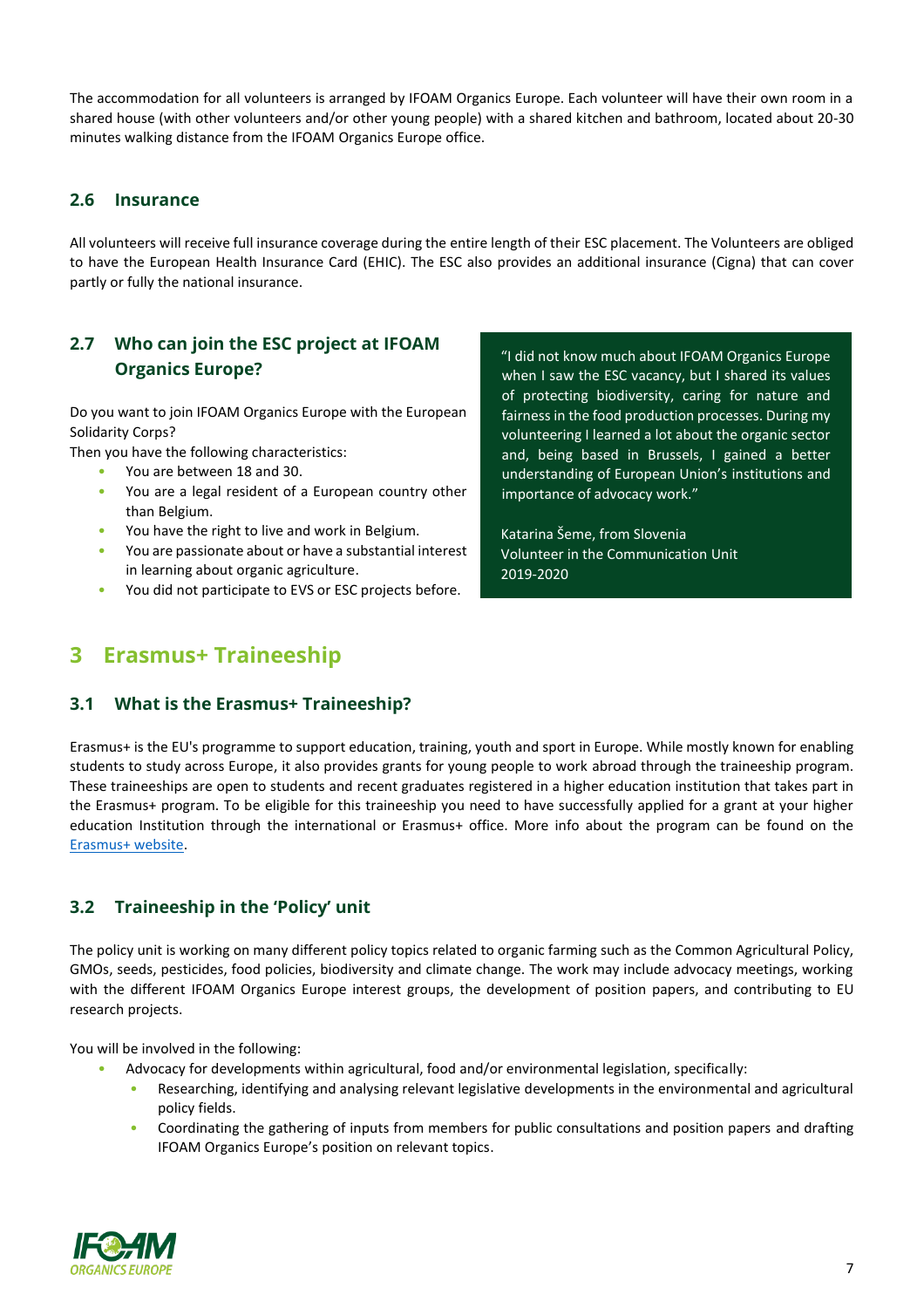- Assisting the policy unit in coordinating internal structures such as the IFOAM Organics Europe Interest Groups, Expert groups and Task Forces and/or supporting IFOAM Organics Europe colleagues in developing the content and identifying the speakers for IFOAM Organics Europe events.
- Support in coordinating and implementing IFOAM Organics Europe projects, specifically:
	- Following and monitoring the EU legislative developments related to GMOs, seeds, inputs.
	- Assisting in organizing project workshops and roundtables with external experts.
	- Producing minutes and reports with the projects results after meetings, workshops, etc. to communicate project outcomes to the project funders.
- Networking with policy makers, external partners and IFOAM Organics Europe members, specifically:
	- Organising, preparing for, attending, taking minutes and follow up on meetings/phone conferences, external and internal events and others as requested.
	- Supporting internal coordination of meetings and organising the participation of IFOAM Organics Europe members to the DG AGRI CDGs (Civil-society Dialogue Group of DG AGRI) and managing the dedicated mailbox.

During the traineeship, you will develop the following skills and knowledge:

- Develop advocacy and time management skills, as well as the ability to summarize, in a clear and effective way, policy-related positions.
- Learn about organic agriculture and its positive impacts on the environment, as well as about the organic sector.
- Acquire an understanding of the functioning of EU institutions.

"Being at IFOAM Organics Europe has been one of the most enriching experiences of my life, both on a professional and personal level. Working in the policy unit, I acknowledged the importance of IFOAM OE in the development of European and national policies and, above all, the fundamental role of organic farming for the sustainability of the agri-food system. The multicultural working environment and the stay in Brussels also gave me the opportunity to get to know other cultures, and to feel part of one big community: the European one. In addition to having acquired new competences and working skills, one of the most stimulating and satisfying aspects of this project has been the awareness of contributing with one's own work to a better future from an environmental, ethical and social point of view."

Maria Vittoria Borghetto, from Italy Volunteer in the Policy Unit 2021

### <span id="page-7-0"></span>**3.3 Financial and linguistic support**

The financial support will be determined in an agreement between you and your higher education institution. This might vary to each educational institution. According to the financial support received we will grant additional financial support to reach EUR 550 per month. Moreover, we will contribute to the rent expenses up to EUR 400 and we will provide the annual public transport pass.

Your university or higher education institution will transfer you the grant. You will receive access to the Erasmus+ Online Linguistic Support (OLS) to help with learning languages such as French or Dutch.

### <span id="page-7-1"></span>**3.4 Travel and accommodation**

Travel costs associated with coming to Brussels from the country of origin and then returning after the project end are covered by the project (distance-based calculation realised by the European Commission). IFOAM Organics Europe is also going to assist in getting an accommodation and the monthly pass for the public transport in Brussels.

### <span id="page-7-2"></span>**3.5 Insurance**